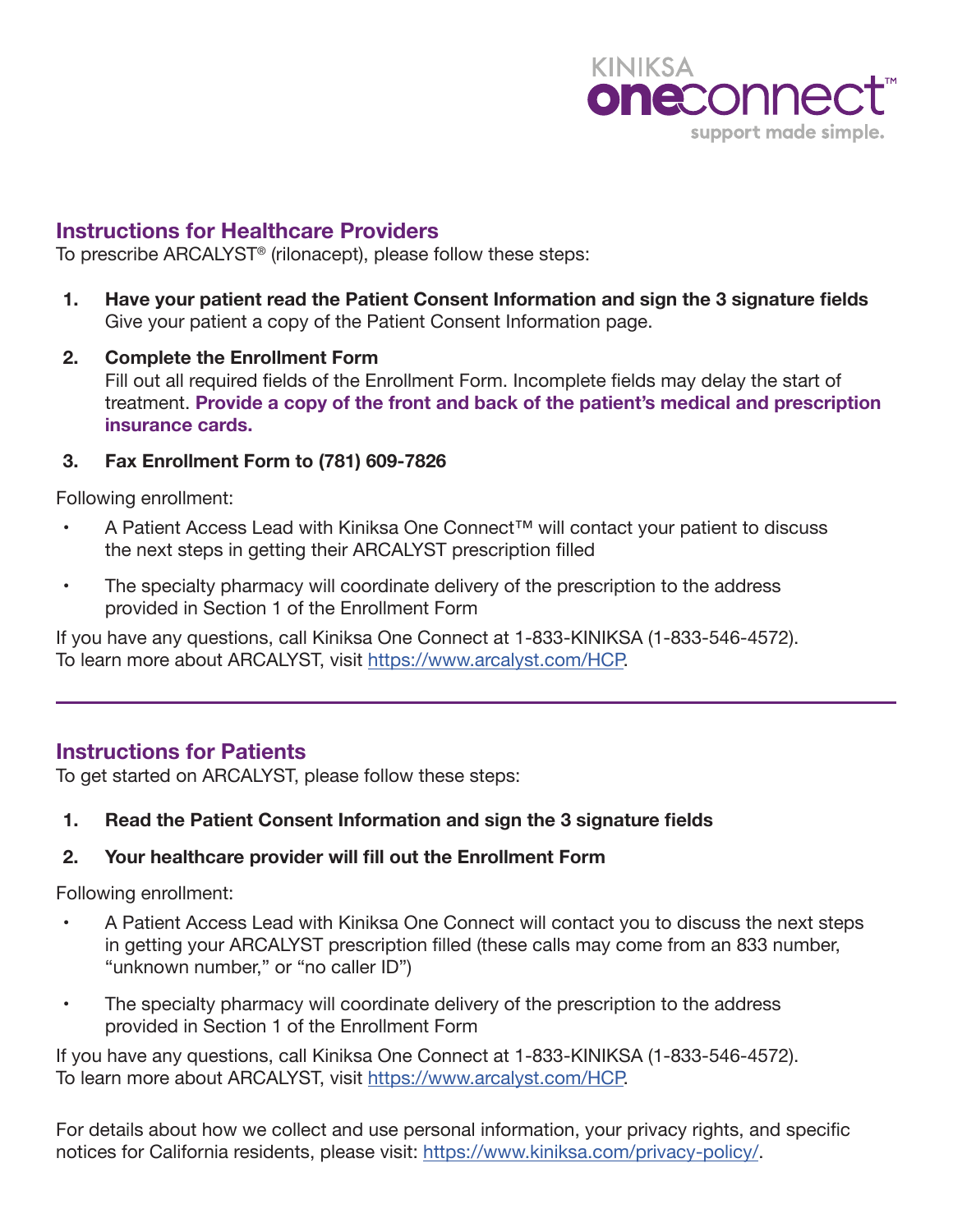#### **KINIKSA one**connect

# **PATIENT CONSENT INFORMATION**<br>Please read the following, then complete and sign the areas indicated below.

I understand that Kiniksa One Connect ("the Program") is a prescription assistance and patient support service offered by Kiniksa Pharmaceuticals ("Kiniksa") to help eligible patients who have been prescribed a Kiniksa therapy to obtain financial assistance and access other patient support programs and services provided by the Program.

By signing below, I authorize my healthcare providers and staff (e.g., physicians, pharmacies) and my insurance company to disclose in electronic or other form, personal health information about me, including information related to my medical condition and any treatment, my health insurance coverage, and my address, email address, and telephone number (collectively, my "PHI") to Kiniksa, its affiliates, agents, contractors and representatives, including its commercial and field-based teams, and the Program so that Kiniksa may review, use and disclose the PHI and information on this form for purposes of: (1) verifying, investigating, assisting with, and coordinating my coverage for the therapy with my healthcare provider or health insurers; (2) assessing my eligibility for co-pay assistance or free drug or referring me to other programs and sources of funding and financial support; (3) coordinating delivery of the therapy to me or my healthcare provider; (4) providing education, information on Kiniksa products, and support services to me related to the therapy; (5) gathering feedback on my therapy and/or disease state; (6) contacting me by mail, email, phone or text for any of the above purposes; and (7) creating information that does not identify me personally for use other than for the legitimate purposes as set forth in this authorization. I also authorize Kiniksa and my healthcare providers and my insurance company to use my PHI to communicate with me about Kiniksa products and services. I authorize my pharmacy and Kiniksa contractors to receive remuneration from Kiniksa for disclosing or using my PHI and/or for providing support services as outlined in this authorization. I understand that once disclosed pursuant to this authorization, my PHI may no longer be protected under federal or state law and could be disclosed by Kiniksa to others, but I also understand that Kiniksa will make reasonable efforts to keep my PHI private and to disclose it only for purposes set forth in this authorization.

I understand that I do not have to sign this authorization to obtain healthcare treatment or benefits; however, in order to receive the services and communications described above, I must sign the authorization. I understand that I may cancel my authorization at any time by contacting Kiniksa by fax at (781) 609-7826, or by mail at Kiniksa One Connect, 100 Hayden Avenue, Lexington, MA 02421. My cancellation of this authorization will be effective for Kiniksa upon receipt, and will be effective for each of my healthcare providers and insurance companies when they are notified of it, but the cancellation will not affect prior uses or disclosures of PHI.

I understand that I have a right to receive a copy of this authorization.

This authorization expires one (1) year after the date I sign it as shown below, or such earlier date as may be required by the state in which I reside, unless I cancel it before then.

### **PATIENT CONSENT\***

I have read, understand, and agree to all the PATIENT CONSENT INFORMATION and verify that the information I have provided in this authorization is complete and accurate. I understand that Kiniksa reserves the right at any time and without notice to modify or discontinue Kiniksa One Connect (including any assistance provided to me) and the related eligibility criteria. I give Kiniksa One Connect permission to call me regarding my enrollment.

\*Printed Name of Patient, Legal Guardian or Personal Representative:

\*Relationship to Patient:

**\*Signature of Patient, Legal Guardian or Personal Representative: \*Date:**

I consent to Kiniksa One Connect verifying, investigating, assisting with, and coordinating my coverage for the therapy with my healthcare provider or health insurers.

\*Printed Name of Patient, Legal Guardian or Personal Representative:

\*Relationship to Patient:

**\*Signature of Patient, Legal Guardian or Personal Representative: \*Date:**

I consent to Kiniksa One Connect contacting me by mail, email, phone or text for any of the above purposes.

\*Printed Name of Patient, Legal Guardian or Personal Representative:

\*Relationship to Patient:

**\*Signature of Patient, Legal Guardian or Personal Representative: \*Date:**

By checking this box, I consent to participate in marketing surveys, and receive marketing communications and materials from Kiniksa via phone, mail, or email. I understand that I may opt out of receiving such messages at any time by calling 1-833-KINIKSA (1-833-546-4572) or emailing KiniksaOneConnect@kiniksa.com.

By checking this box, I consent to receive recurring text messages from Kiniksa One Connect, including service updates and medication reminders, to the number I have provided. Message and data rates may apply. I am not required to consent or provide my consent as a condition of receiving any goods or services. I can text STOP to unsubscribe any time. For more details, please visit [https://www.kiniksa.com/sms-policy/.](https://www.kiniksa.com/sms-policy/)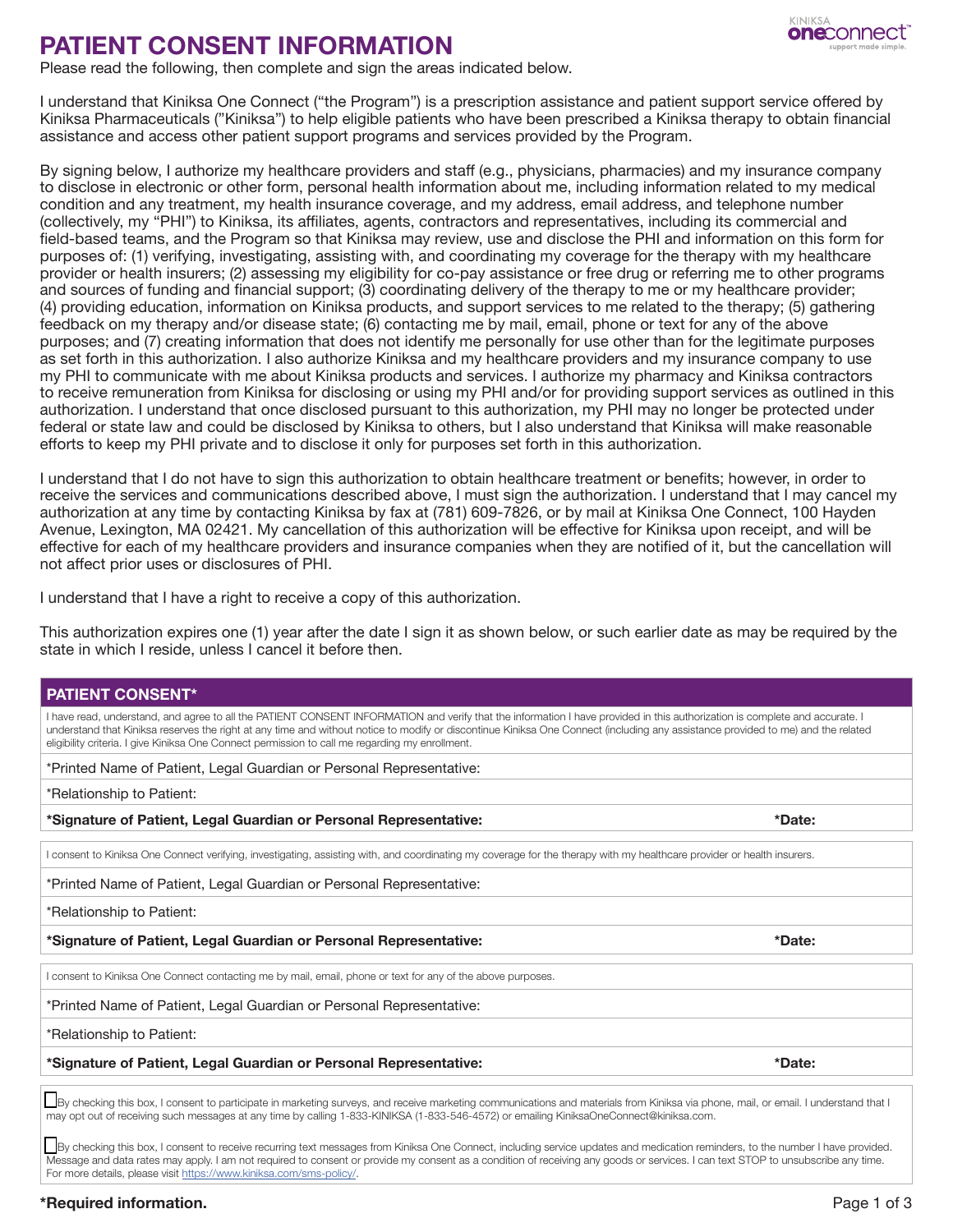# **ENROLLMENT FORM**



### **\*Required information.**

| <b>1. PATIENT INFORMATION*</b>                                                                                                 |                                                         |  | <b>Clinical Trial Transition Patient:</b> |  | ΙN                    |           |  |
|--------------------------------------------------------------------------------------------------------------------------------|---------------------------------------------------------|--|-------------------------------------------|--|-----------------------|-----------|--|
| First Name:                                                                                                                    | MI:                                                     |  | Last Name:                                |  | Suffix:               | Gender: M |  |
| Home Address:                                                                                                                  |                                                         |  | City/State:                               |  |                       | ZIP:      |  |
| Alt Address:                                                                                                                   |                                                         |  | City/State:                               |  |                       | ZIP:      |  |
|                                                                                                                                | Ship Treatment to:   Home Address<br><b>Alt Address</b> |  |                                           |  |                       |           |  |
| DOB:                                                                                                                           | Home Phone:                                             |  | Mobile Phone:                             |  | Email:                |           |  |
| Preferred Contact Method: Home Phone (OK to Leave Messages: V IN) Mobile Phone (OK to Leave Messages: V IN)<br>  Email<br>Text |                                                         |  |                                           |  |                       |           |  |
| <b>Weekday Afternoons</b><br><b>Weekday Mornings</b><br><b>Weekday Evenings</b><br>Best Time to Contact:                       |                                                         |  |                                           |  |                       |           |  |
| English<br><b>J</b> Other<br>Spanish<br>Language:                                                                              |                                                         |  |                                           |  |                       |           |  |
| Alternate Contact First Name:                                                                                                  |                                                         |  | Last Name:                                |  |                       |           |  |
| Relationship to Patient:                                                                                                       |                                                         |  |                                           |  |                       |           |  |
| Phone:                                                                                                                         | Email:                                                  |  |                                           |  | OK to Leave Messages: |           |  |

# **2. INSURANCE INFORMATION\*** *Please provide a copy of the front and back of the patient's medical and prescription insurance cards.* Is the patient enrolled in a government-funded health plan,† qualified health plan (QHP), or plan offered on a state or federal marketplace or exchange? tsuch as Medicare, Medicare Part D, Medicaid, VA, DoD, TRICARE®.  $\bigcap$ Yes  $\bigcap$ No  $\bigcap$  Patient Does Not Have Health Insurance Primary Insurance:  $\begin{array}{ccc} \text{ID } & \text{IF} \\ \end{array}$  ID #:  $\begin{array}{ccc} \text{Group } & \text{F} \\ \end{array}$  Phone #: Policy Holder: **Relationship to Patient:** Relationship to Patient: Pharmacy Insurance: ID #: ID #: Group #: Phone #: Policy Holder: **Relationship to Patient:** Relationship to Patient: RxBIN: RxPCN:

| 3. PRESCRIBER INFORMATION* |            |                        |            |  |  |  |
|----------------------------|------------|------------------------|------------|--|--|--|
| First Name:                | Last Name: |                        | Specialty: |  |  |  |
| Address:                   |            | City/State:            | ZIP:       |  |  |  |
| Prescriber Email Address:  |            |                        |            |  |  |  |
| NPI #:                     |            | License # (and state): |            |  |  |  |
| Tax ID $#$ :               |            |                        |            |  |  |  |

| 4. PRACTICE CONTACT INFORMATION* |              |               |                |  |  |
|----------------------------------|--------------|---------------|----------------|--|--|
| <b>Practice Name:</b>            |              | Contact Name: |                |  |  |
| Address:                         |              | City/State:   | ZIP:           |  |  |
| Contact Phone:                   | Contact Fax: |               | Contact Email: |  |  |

| 5. PHARMACY INFORMATION* Please select only one of the network pharmacies listed below or No Preference. |         |                        |                      |                     |               |
|----------------------------------------------------------------------------------------------------------|---------|------------------------|----------------------|---------------------|---------------|
| AcariaHealth                                                                                             | Accredo | AllianceRx (Walgreens) | $\Box$ CVS Specialty | $\vert \vert$ Optum | No Preference |